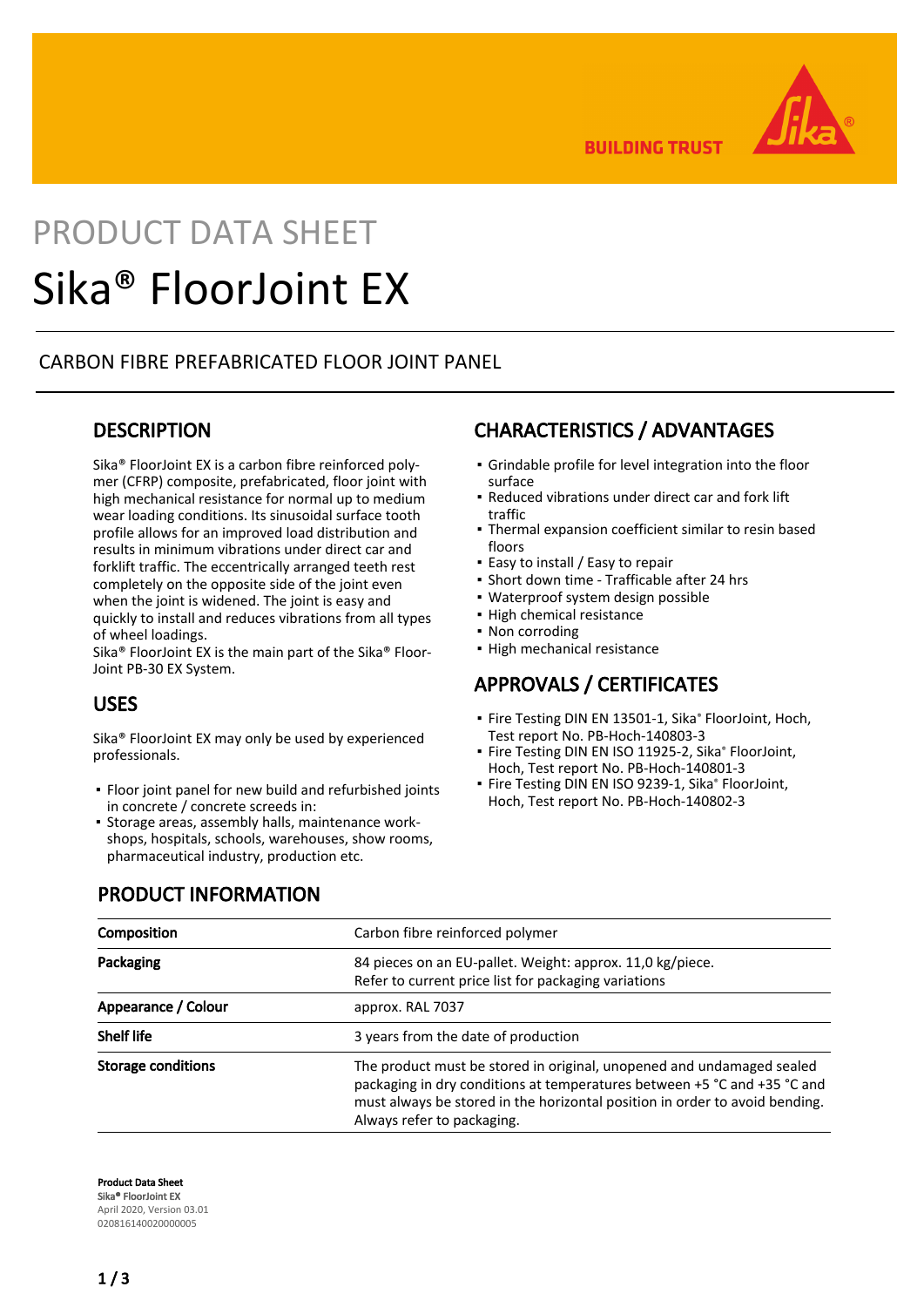| <b>Dimensions</b> | ∟ength | 1 200 mm        |  |
|-------------------|--------|-----------------|--|
|                   | Width  | 255 mm          |  |
|                   | Height | $20 \text{ mm}$ |  |
|                   |        |                 |  |

## TECHNICAL INFORMATION

| <b>Compressive Strength</b> | ~80 N/mm <sup>2</sup> (after 14 days at 23 °C / 50 % r.h)<br>(DIN EN 196-1)                                                                                                                                                                                                                                                                                                                                                                                                                                                                                                                                                                                                                                                                                                                                                                                                                                      |                                                      |                               |  |
|-----------------------------|------------------------------------------------------------------------------------------------------------------------------------------------------------------------------------------------------------------------------------------------------------------------------------------------------------------------------------------------------------------------------------------------------------------------------------------------------------------------------------------------------------------------------------------------------------------------------------------------------------------------------------------------------------------------------------------------------------------------------------------------------------------------------------------------------------------------------------------------------------------------------------------------------------------|------------------------------------------------------|-------------------------------|--|
| <b>Reaction to Fire</b>     |                                                                                                                                                                                                                                                                                                                                                                                                                                                                                                                                                                                                                                                                                                                                                                                                                                                                                                                  | (EN 13301-1)<br>Bfl s1 (composite material of panel) |                               |  |
| <b>Chemical Resistance</b>  | Resistant to many chemicals. Contact Sika Technical Services for specific in-<br>formation.                                                                                                                                                                                                                                                                                                                                                                                                                                                                                                                                                                                                                                                                                                                                                                                                                      |                                                      |                               |  |
| <b>Opening Size</b>         | For gaps in the substrate with a maximum width of 50 mm. Maximal hori-<br>zontal positive joint movement = 20 mm                                                                                                                                                                                                                                                                                                                                                                                                                                                                                                                                                                                                                                                                                                                                                                                                 |                                                      |                               |  |
| <b>Joint Design</b>         | Max. gap width1                                                                                                                                                                                                                                                                                                                                                                                                                                                                                                                                                                                                                                                                                                                                                                                                                                                                                                  | Positive joint move-<br>ment <sub>2</sub>            | Negative joint move-<br>ment3 |  |
|                             | 50 mm                                                                                                                                                                                                                                                                                                                                                                                                                                                                                                                                                                                                                                                                                                                                                                                                                                                                                                            | $+20$ mm                                             | $-10$ mm                      |  |
|                             | stallation.<br>2. Positive joint movement is the amount the gap can open, compared to its<br>original width during installation of the Sika® floor Joint panel. Don't ex-<br>ceed the maximum positive joint movement capacity, otherwise the<br>teeth of the Sika® floor Joint panel will become unsupported and may be<br>damaged.<br>3. Negative joint movement is the amount the gap can close, compared to<br>its original width during installation of the Sika® floor Joint panel.<br>Note: The sealant may break at a positive joint movement of approx.<br>15-20 mm, however this does not affect the technical performance of<br>Sika <sup>®</sup> FloorJoint EX. The purpose of the joint sealant is the reduction of dirt<br>pick-up in the joint, not to provide water tightness. Install Sikadur® Com-<br>biflex® SG System below Sika® FloorJoint EX if a waterproof joint design is<br>required. |                                                      |                               |  |

## SYSTEMS

Systems **Example Sika**® Floor Joint PB-30 EX - Floor joint panel for standard application

## APPLICATION INFORMATION

**Consumption** 1 piece per 1,2 linear metres of joint

# APPLICATION INSTRUCTIONS

#### APPLICATION

Reference must be made to further documentation where applicable, such as relevant method statement, application manual and installation or working instructions. Refer to the Sika Method Statement: Sika® FloorJoint EX

# FURTHER INFORMATION

- **·** Sika Method Statement: Evaluation and preparation of surfaces for flooring Systems
- Sika Method Statement: Sika® FloorJoint EX
- System Data Sheet: Sika® FloorJoint PB-30 EX

# IMPORTANT CONSIDERATIONS

- The product must only be applied in accordance with its intended use.
- For outdoor use only if the traffic speed is limited to < 30 km/h (<19 mph) and if the polymer panel is coated with UV protection.
- Never remove the masking tape affixed to the bot-▪ tom side of the Sika® FloorJoint EX panels. The masking tape is necessary to keep the two composite parts of the panel separate, allowing the movement of the joint after installation.
- No relative vertical displacement of the concrete slabs can occur along the length of either side of the joint. Where necessary, apply appropriate measures such as anchoring/bolting or ground consolidation by injection prior to installation of the Sika® floor Joint panel.
- Do not exceed the maximum positive joint move-

**BUILDING TRUST** 

Product Data Sheet Sika® FloorJoint EX April 2020, Version 03.01 020816140020000005